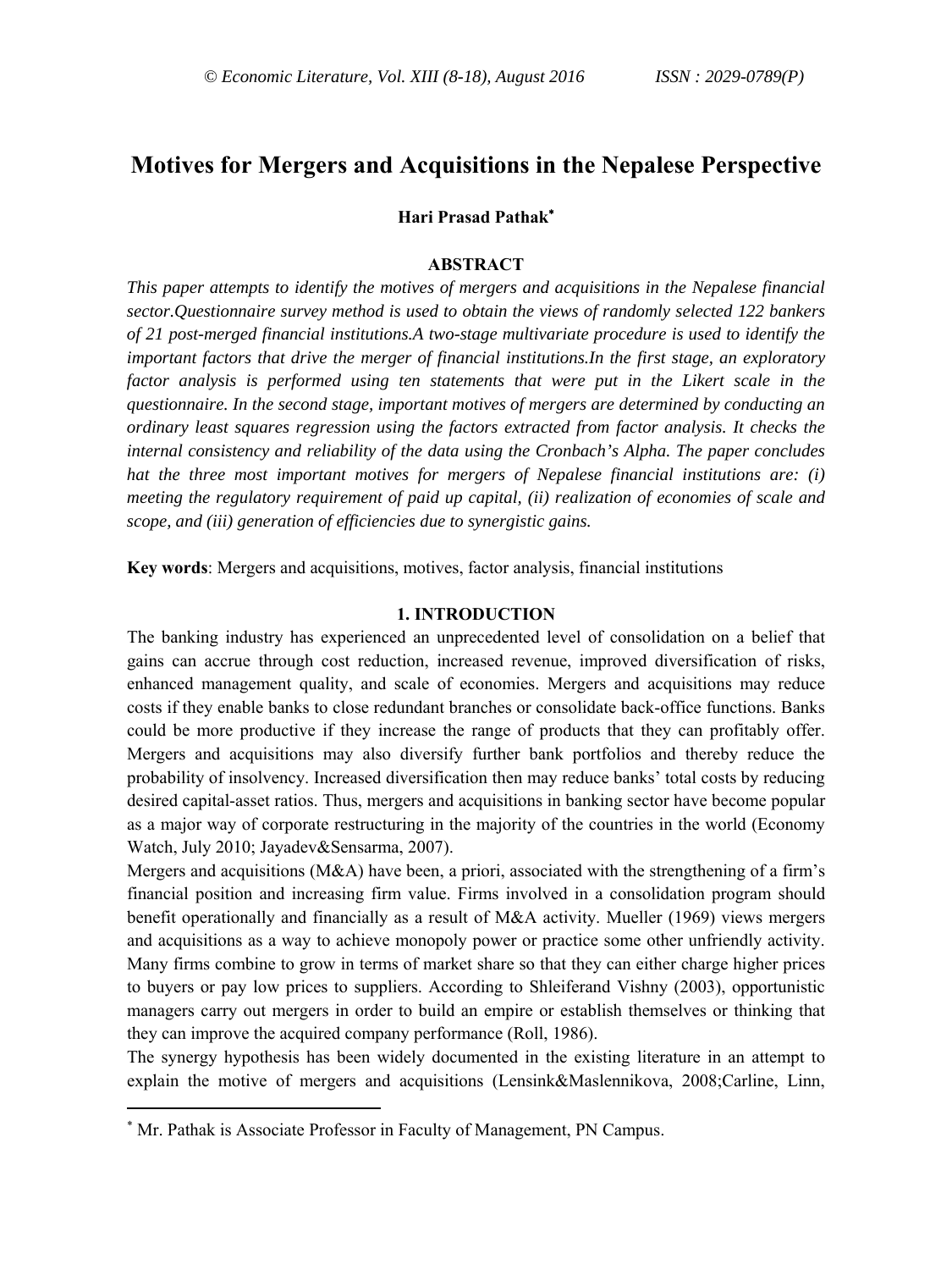&Yadav, 2009). Synergy occurs when the combination of two or more businesses can create more shareholder value than if they were operated separately, through improvement in operating efficiency.

Several studies specifically analyze bank mergers with respect to geography and activity diversifications. Becher and Campbell (2005) argued that legislation that significantly reduced barriers to interstate banking allows banks to make decisions free of geographic restrictions. Less concentrated businesses try to attain market power by merging entities. Market power refers to the increase in a firm's size, which subsequently leads to an increase in market share, to improve its ability for setting prices above competitive levels. Managers sometimes believe that their own evaluation of a target firm is superior to the market's valuation. This can often lead to overpayment due to ego-driven decision-making. Roll (1986) found that "hubris-infected" acquirers pay higher premiums.

Taking the benefit in taxes is one of the reasons for firms to go for mergers and acquisitions. The role of tax as a motive for mergers and acquisitions has twofold. Firstly, tax benefits, such as loss carried forward and investment tax credits can be used to offset the combined companies' taxable income. Secondly, the taxable nature of the transaction will often play a more important role in determining whether the merger takes place than any tax benefits that accrue to the acquiring company.

Nepalese financial sector has been experiencing significant changes since 1980s when the government adopted financial sector liberalization process (Gajurel&Pradhan, 2012). Flexible licensing policy and deregulation in the financial sector encouraged foreign joint venture banks, domestic private banks and finance companies to operate into the Nepalese market (Gajurel&Pradhan, 2012). The trend of establishing bank and financial institutions (BFIs) grew more and more and by the December 2011, the number of commercial banks, development banks and finance companies reached to 31, 87, and 79 respectively (www.nrb.org.np). These mushrooming financial institutions (FIs) were able to generate good profits during the initial periods of their establishment. But with the unrestricted entry of FIs in the market, the competition among them increased severely and many of them started facing problem of maintaining adequate capital base as required by the regulatory authority. In order to cope up with such situation, some of them have merged and some are in the merging process. With the enactment of Merger by-law 2012 and Acquisition by-law 2014, it is expected that the number of mergers and acquisitions in the financial sector in Nepal will be further increased.

The objective of this paper is to examine the motives that drive mergers and acquisitions and to identify the most important motives of mergers and acquisitions in the financial sector in Nepal.

# **2. LITERATURE REVIEW**

Even though different companies have diverse reasons for engaging in mergers and acquisitions, the main purpose is to create shareholders' value over and above that of the sum of two companies The fundamental objectives of doing mergers and acquisitions involve enhancement of shareholders wealth, increased competitive advantages (i.e. economies of scale or scope or increased market power), expansion of acquirers' assets, sales and the market share.

Attainment of synergic benefits has frequently been found to be a significant merger motive. For example, Maquieira, Megginson, and Nail (1998) examined 260 mergers in the US between 1963 and 1996 and recorded significant net synergistic gains in non-conglomerate mergers and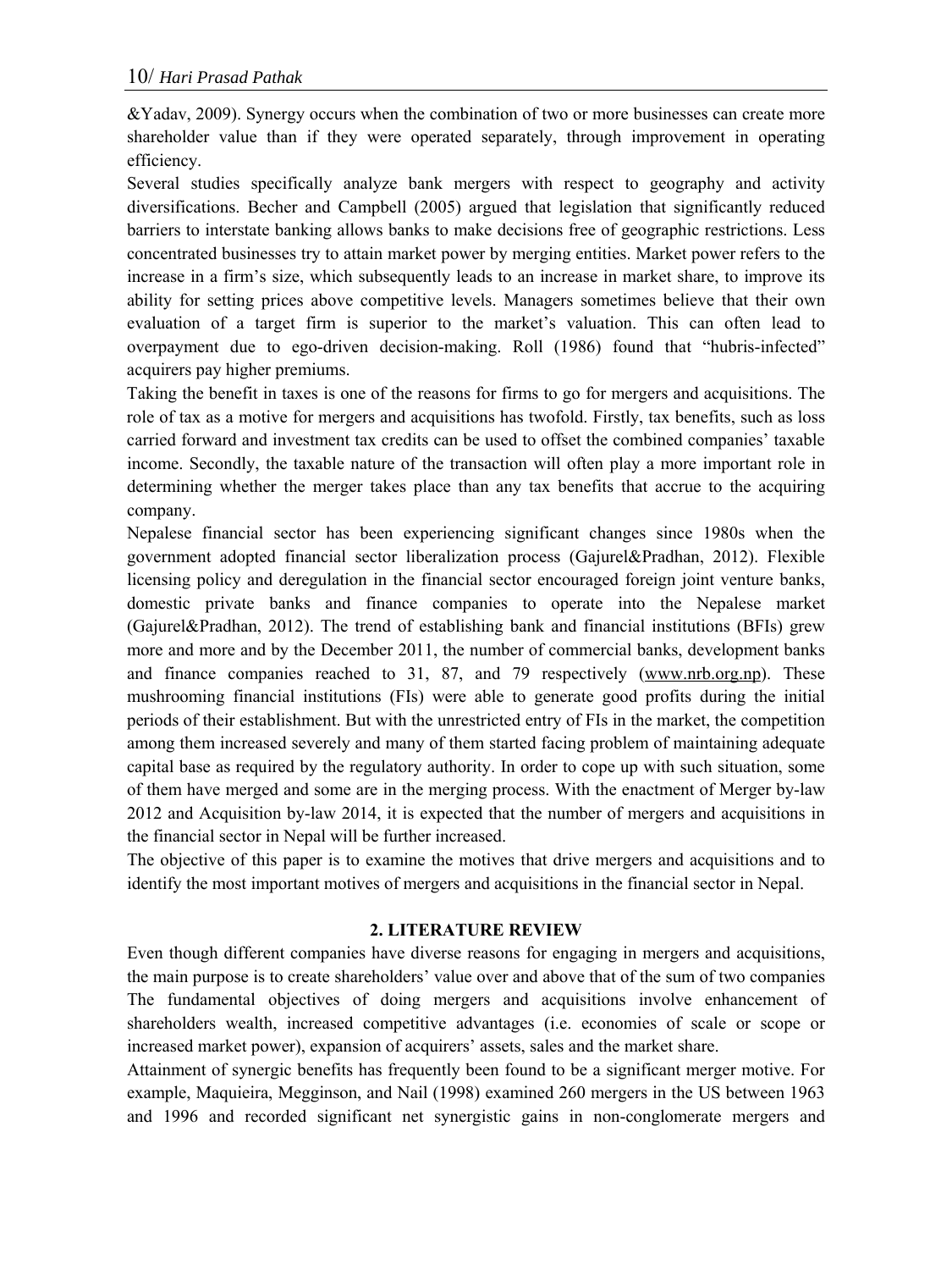insignificant net gains in conglomerate mergers. Bradley, Desai, and Kim (1988) found that a successful merger increases the combined value of the merged entity by an average of 7.4 percent. Another documented firm-level reason for mergers is efficiency. Rhoades (1998) investigated this motive through nine case studies of bank mergers in the US and found significant cost cutting in all cases. Four out of these nine mergers showed clear efficiency gains relative to peers. Bruner (1988) examined excess cash and debt capacity as a motive for mergers and found evidence to support the theory of Myers and Majluf (1984) that suggested that "slack-rich" bidders pair with "slack-poor" targets to create value.

Reducing cost through cost synergies is the very often-mentioned motive for M&A. This shows that a firm would always be dedicated to finding opportunities to increase its asset base capacity and decreasing costs per unit produced. The theory behind this motive is economies of scale. Maloney and McCormick (1988) in a study of the US industry found evidence to suggest that merger is partially motivated by cost considerations. Jensen (1986) also found cost synergies as benefits coming from takeovers and therefore a driver for this type of activity.

If excess capacity is a motive for M&A activity it is expected to find firms working close to capacity to stay away from undertaking acquisitions. Andrade and Stafford (2004), in an across industry US based study supported this hypothesis. These researchers found evidence to state that excess capacity is a strong determinant for consolidation in an industry via mergers. The specific asset acquisition hypothesis is a wide explanatory motivation for merger activity across industries. Therefore, the desired valuable asset will vary and will be dependent on specific industry characteristics. McLaughlin and Mehran (1995) in a study that measures abnormal return on stock prices from merger announcement effects found that the positive effect of stock in regulated target utilities is much smaller compared to cases where utilities operate in countries classified as unregulated environments. They interpreted this as an indication that regulation restrains merger activity. Transferring poorly managed or organizationally weak resources to more successful performing firms has been found to be a strong driver for M&A activity in the literature. The perspective that sees the market for corporate control as an effective method to discipline manager is thoroughly discussed by Jensen and Ruback (1983). These researchers revealed that this effect on the takeover market allowed resources to be transferred to more efficiently run corporations. The appraisal of conceptual and empirical facets of mergers and acquisitions reveals that abundance of knowledge has been advanced about subject matter and method of doing research in

#### **3. DATA AND METHODS**

merger and acquisitions.

The information on the Nepalese financial institutions (FIs) that underwent merger was obtained from Nepal Rastra Bank. It is found that 50 Nepalese FIs have been merged till July 2013 and they confined to 21 FIs. This paper uses questionnaire survey methodology to ascertain motives of Nepalese financial institutions mergers. The study conducts a survey of randomly selected 122 bankers (10 CEOs, 35 directors, and 77 executive level staff of FIs) of the 21 post-merged FIs through a questionnaire. The questionnaire contained five-point Likert scale items and personal information of the respondents such as name, age, gender, and academic qualification.

As suggested by Lehmann (1989) a two-stage multivariate procedure has been used to identify the important factors that drive the merger of FIs. In the first stage, first of all, various motives behind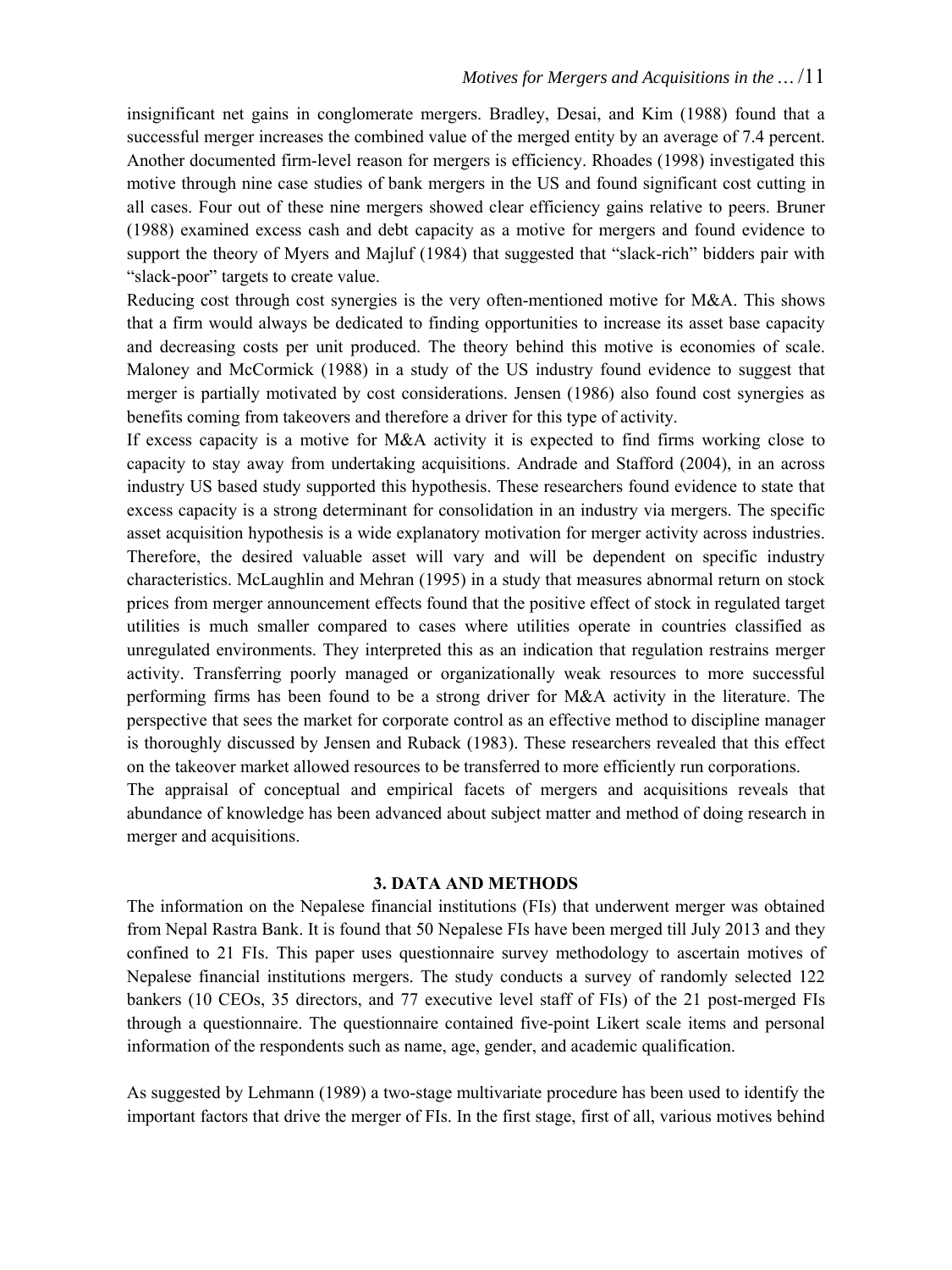the corporate mergers were identified reviewing the existing literature. Then, those motives that fit in the context of Nepalese FIs mergers were enlisted. These motives were then be transformed in terms of statements. The question was designed to contain ten statements. An exploratory factor analysis was performed using the ten statements as different variables in the Likert scale questionnaire. Internal consistency and the reliability of the data were checked by using the Cronbach's Alpha. The correlation matrix analysis, anti-image correlation matrix, the measure of sampling adequacy (MSA), Kaiser-Meyer-Olkin and Bartlett's test, the initial and rotted solution for factor analysis and the scree-plot test were also used in the process of extracting the factors. In the second stage, important motives of mergers were determined by conducting an ordinary least squares regression using the factors extracted from factor analysis. The data have been analyzed using the Statistical Package for Social Sciences (SPSS) program.

The area of interest, for this article,is to explore the motives that drive FIs in Nepal for merger process. Mergers are driven by a complex set of motives and no single reason may offer full explanation. One can guess a priori which motives are most important, but hard evidence is needed. For this, the respondents were provided with a Likert scale questions containing ten statements. The respondents were asked to rate the various motives on the Likert scale of 1 to 5 (where,  $1 =$  strongly disagree, and  $5 =$  strongly agree). This approach provides information on the relative importance of each motives of merger. First, internal consistency and reliability of the data has been checked by using the Cronbach's Alpha. Next, factorability (i.e., how suitable is the data for factor analysis?) of the data has been checked by usingcorrelation matrix, significant at the 0.05 level, and anti-image matrix for diagonals over 0.5. Similarly, sampling adequacy has been checked by using Bartlett's test of sphericity for p-value <0.05, and Kaiser-Meyer-Olkin (KMO) measure of sampling adequacy for over 0.6.

After that, a two stage multivariate procedure has been used to identify the important factors that drive the merger of FIs from the viewpoint of acquirers. In the first stage, an exploratory factor analysis is performed using the ten statements in the questionnaire as different variables. In the second stage, ordinary least squares regression is performed using the factors extracted from factor analysis.

### **4. RESULTS AND DISCUSSION**

In order to obtain the significant results for various motives in merging process of banks and FIs in Nepal, the following tests have been applied:

### *Internal Consistency and Reliability Test Results*

The cut-off range of Cronbach's alpha is 0.7-0.8 (Field, 2005). The present study has an alpha of 0.727. It indicates that the data set is reliable enough and that the variables used in the Likert scale questions could be combined together to produce the broad factors. Thus, it is claimed that the data used in this study is consistent and reliable enough.

### *Sampling Adequacy Test Results*

Following two tests have been used to meet the minimum standard which should be passed before a factor analysis is carried out:

(i) Kaiser-Meyer-Olkin (KMO) measure of sampling adequacy – This measure varies between 0 and 1, and values closure to one are better. Minimum acceptable value is 0.6.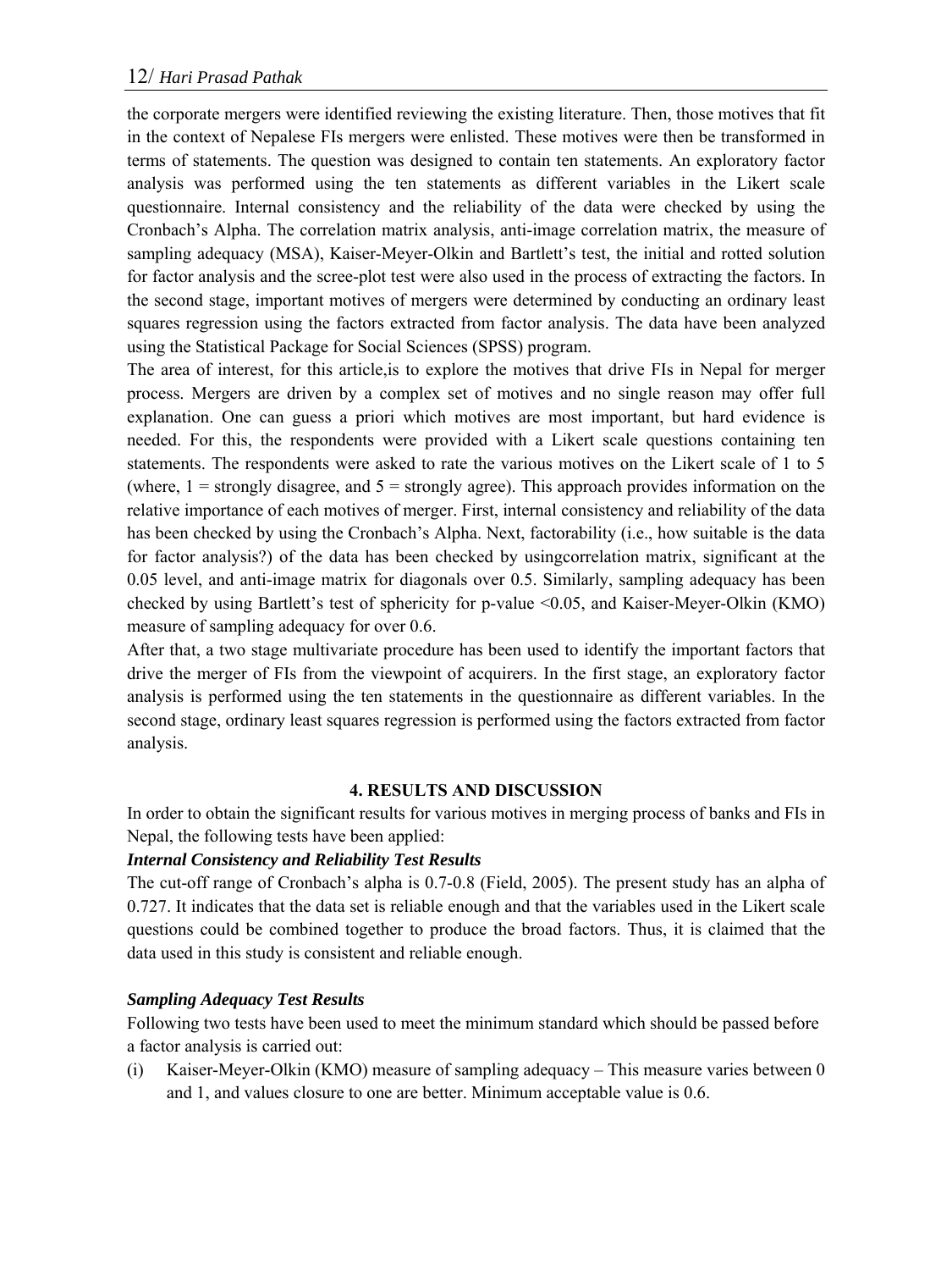(ii) Bartlett's Test of Sphericity – This test accepts the null hypothesis that the correlation matrix is an identity matrix. An identity matrix is a matrix in which all of the diagonal elements are 1 and all off-diagonal elements are 0. However, the null hypothesis needs to be rejected to continue the factor analysis.

The value of Kaiser-Meyer-Olkinmeasure of sampling for this study is found to be 0.681, which is greater than 0.6. The p-value of Bartlett's Test of Sphericity is .000; and hence the null hypothesis is rejected. Thus this study meets the minimum standard to continue the factor analysis.

### *Factorability Test Results*

Factorability of the data has been checked by using: (i) correlation matrix, significant at 0.05 level, and (ii) anti-image matrix for diagonals over 0.5. Diagonal elements of anti-image correlation matrix are also called variable MSA. Determination and analysis of variable MSA and general MSA for a collection of variables should be a requisite analysis before any factor analysis of the variables is attempted. The use of variable MSA would facilitate for  $-$  (i) achieving more generalizable and stable factor analyses, and (ii) dropping out the collections of variables that appear to be nonfactorable. The correlation matrix shows that all the variables are significantly correlated at least with one variable at 1 percent level of significance. Similarly, the minimum value in the principal diagonal of anti-image correlation is 0.538> 0.5. Thus, both tests support for further analysis without dropping any variable.

### *Factor Analysis*

Finally, an exploratory factor analysis has been carried out on the data set. This is a technique of data reduction whereby the main factors are extracted that explains the correlation among the observed variables. The Principal Component Analysis (PCA) has been used as the factor extraction method for identifying distinct clusters of observed variables. The broad factors so extracted are further subjected to varimax orthogonal rotation with Kaiser Normalization (Tryfos, 1998). The major results are as follows:

Four Eigenvalues are greater than 1, so there are four factors. Table 1presents therotated component matrix along with the communalities in the last column, denoted by  $h^2$ . Communalities  $(h<sup>2</sup>)$  are the proportion of the variance of variables explained by four factors. They vary from0.526 to0.854. As no any value of communalities is less than 0.5, the researcher concludes that the extracted factors have sufficient explanation.

A rotated component matrix indicates the relationship between broad factors and the observed variables. It provides the broad factors having non-zero and significant factor loadings with a few variables. In the present study, each row in the rotated component matrix presents the factor loadings for each variable (in total 10 variables are used in the study) spread over four broad factors. Table 1 shows no any variable has cross-loading in the rotated solution. By running rotated component matrix in SPSS, four factors have been extracted as mentioned below.

The variable, such as*increase in the market share*, which has the highest loading of .837 in the first factor, is taken as a dependent variable constituting a merger decision. This is because when the merger or takeover of FIs is undertaken for any motive, it will ultimately result in an increase in market share (Banga and Gupta, 2012).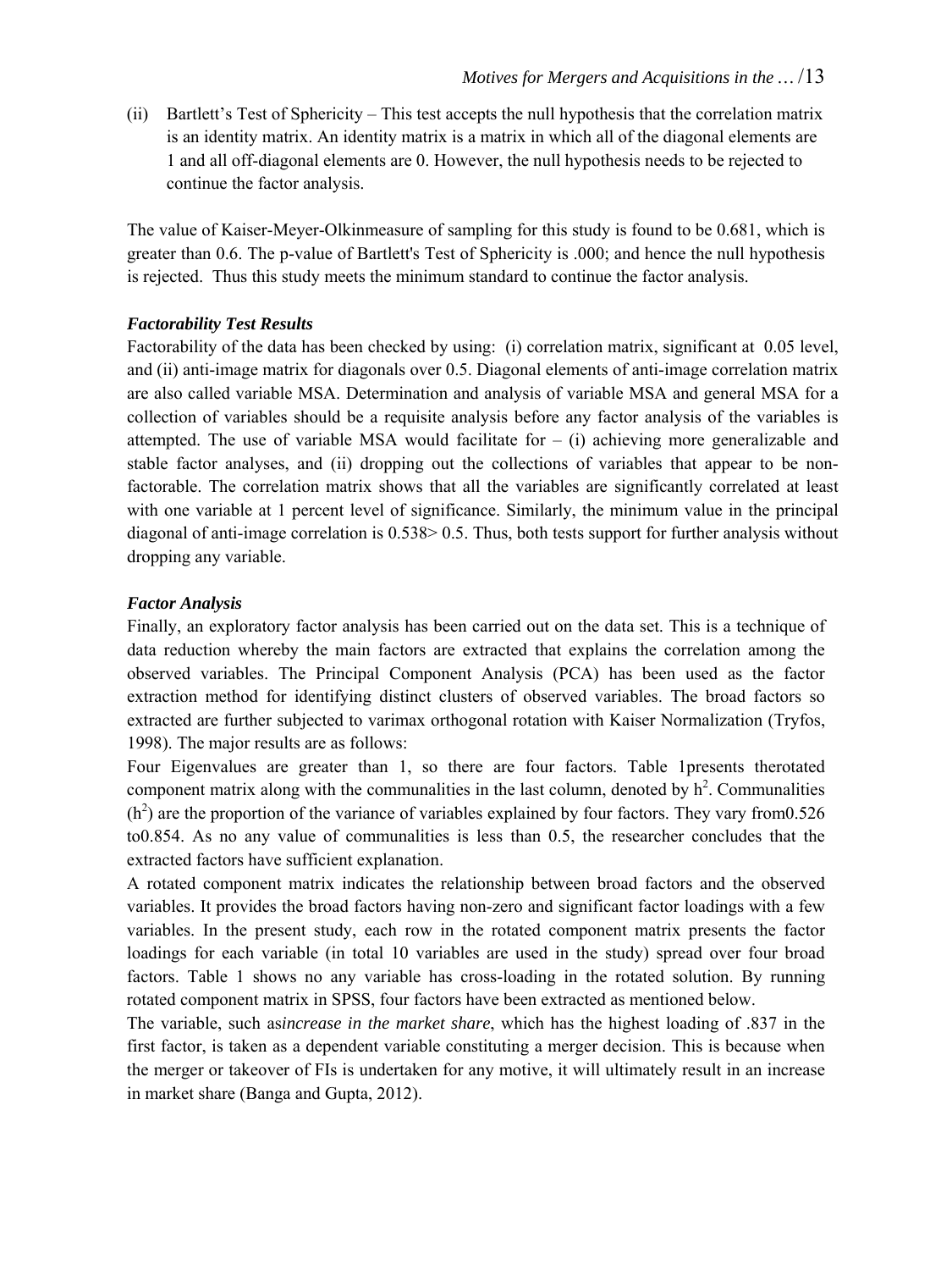Factor 1 incorporated other three variables: *Meeting the regulatory requirement of paid up capital* with 0.818 loading, *Realizing economies of scale and scope* with 0.803 loading and *generation of efficiencies due to synergistic gains*with 0.795 loading. Factor 1 is named as**'**Financial Motives.'

|                                                                                                   | Component |              |      |                  | h <sup>2</sup> |
|---------------------------------------------------------------------------------------------------|-----------|--------------|------|------------------|----------------|
|                                                                                                   | 1         | $\mathbf{2}$ | 3    | $\boldsymbol{4}$ |                |
| Increase in the market share                                                                      | .837      |              |      |                  | .731           |
| Meeting the regulatory requirement of paid up capital                                             | .818      |              |      |                  | .849           |
| Realizing economies of scale and scope                                                            | .803      |              |      |                  | .804           |
| Generation of efficiencies due to synergistic gains                                               | .795      |              |      |                  | .854           |
| Expansion through M&A rather than internal growth                                                 |           | .921         |      |                  | .816           |
| Entering into new markets                                                                         |           | .738         |      |                  | .649           |
| Board of directors is not willing to tolerate poor<br>performance and therefore initiate a merger |           |              | .846 |                  | .698           |
| Obtaining incentives given for merger by the government                                           |           |              | .724 |                  | .687           |
| Enhancement of marketing and management capabilities                                              |           |              |      | .796             | .757           |
| Benefits of diversification                                                                       |           |              |      | 741              | -526           |

# **Table 1: Rotated Component Matrix**

*Extraction Method: Principal Component Analysis. Rotation Method: Vari-max with Kaiser Normalization.* 

- Factor 2 includes two variables: *Expansion through M&A rather than internal growth*  with .921 loading, and *Entering into new markets* with .738 loading. Factor 2 is named as 'Expansion Motives.'
- Factor 3 includes two variables:*Board of directors is not willing to tolerate poor performance and therefore initiate a merger* with .846 loading and*obtain incentives given for merger by the government*with .724 loading. This factor is named as 'Performance Motives.'
- Factor 4 takes in two variables: *Enhancement of marketing and management capabilities*  with .796 loading and *benefits of diversification* with .741 loading. This factor is named as 'Strategic Motives.**'**
- Factor 1 extracts 25.275 percent of the total variance. Likewise, Factor 2, Factor 3 and Factor 4 extract 17.679 percent, 16.135 percent and 15.317 percent of the total variance respectively. The communalities  $(h^2)$  ranges from .526 to .854 (Table 1). As no any value of communalities is less than .5, it is concluded that the extracted factors have sufficient explanation.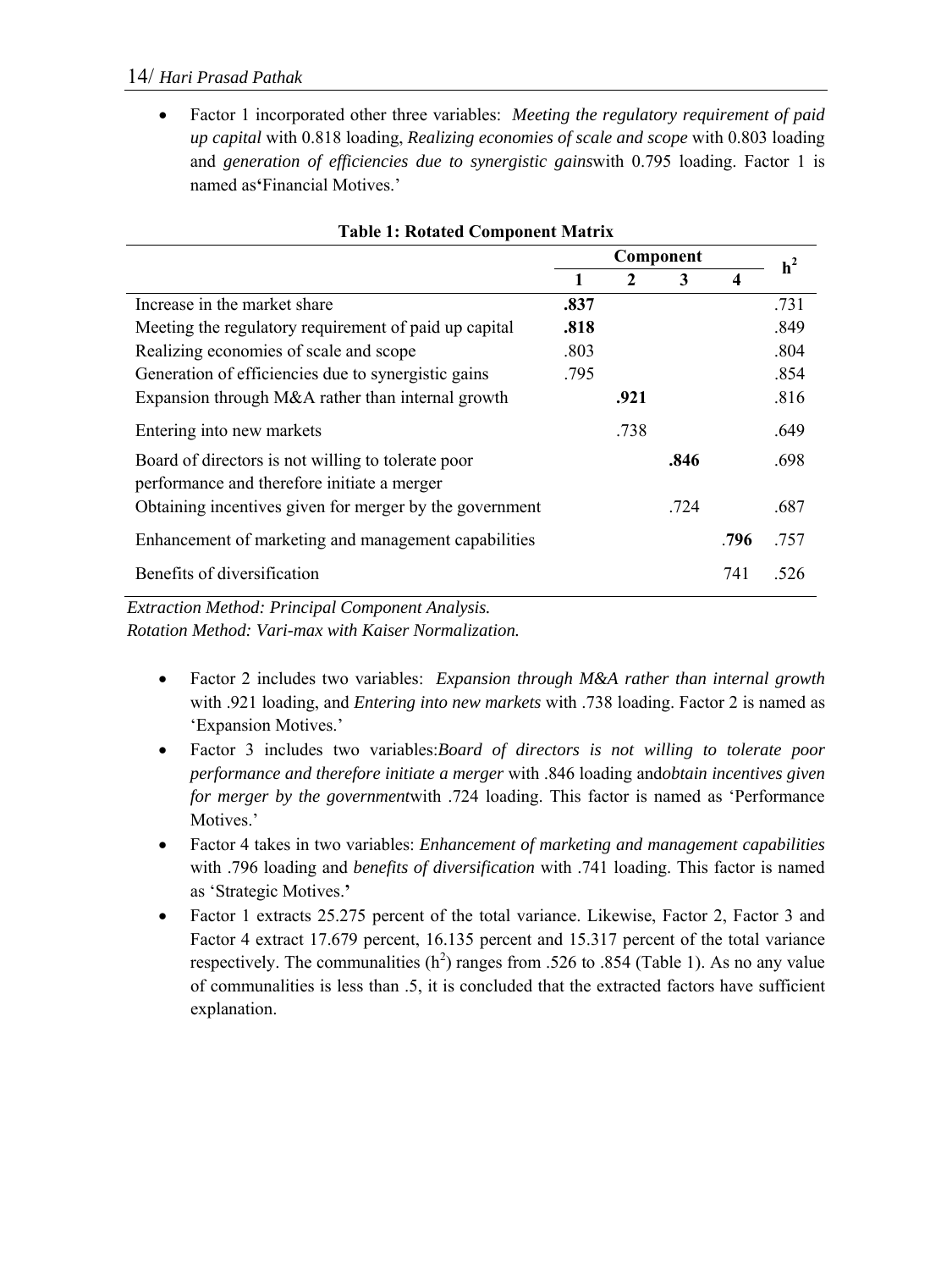# *Regression Analysis*

The four factors derived from factor analysis are put to the second stage of the multivariate analysis, i.e., ordinary least square regression. In this stage, the impact of the four independent variables on the *increase in market share* is examined. Since the factors used in the regression model are derived through the orthogonal transformations, they are free from multicollinearity problems.

Before running the equation model, first of all, four factor scores in the data file of SPSS have been generated by using the command – *Save as variables: Regression method* **–** available in the subcommand scores. This facilitated to calculate the within factor summated scales of four factors. After this the within factor summated scales of four factors have been calculated.

Table 2 presents the calculated mean and standard deviation of the within factor summated scales of four factors as well as reliability (Cronbach's Alpha value) of each factor in the first second and third rows respectively.

| таріс 21 місан, эницага Беланон ана стонрасп з тирна от юат запінанса зеанз |           |           |             |           |  |  |  |  |
|-----------------------------------------------------------------------------|-----------|-----------|-------------|-----------|--|--|--|--|
|                                                                             | F1        | F2        | F3          | F4        |  |  |  |  |
|                                                                             | Financial | Expansion | Performance | Strategic |  |  |  |  |
|                                                                             | motives   | motives   | motives     | motives   |  |  |  |  |
| Within factor mean of                                                       | 11.97     | 7.28      | 5.02        | 7.42      |  |  |  |  |
| summated scale                                                              |           |           |             |           |  |  |  |  |
| Within factor S.D. of summated                                              | 2.22      | 2.31      | 1.67        | 1.79      |  |  |  |  |
| scale                                                                       |           |           |             |           |  |  |  |  |
| Within factor reliability of items                                          | .684      | .721      | .676        | .715      |  |  |  |  |
| (Cronbach's alpha)                                                          |           |           |             |           |  |  |  |  |

**Table 2: Mean, Standard Deviation and Cronbach's Alpha of four Summated Scales** 

Factor 1 (financial motives) has the highest mean 11.97 (with 2.22 standard deviation) while it is Factor 3 (performance motives) which has lowest mean (with standard deviation of 1.67). It means financial motive (Factor 1) is considered the most important motive in compare to other motives. Cronbach's Alpha used to test the reliability of the items within each factor shows that Factors 2 and 4 have the value of alphas more than 0.7; and Factors 1 and 3 also have the alphas almost 0.7. Thus the four summated scales are consistent and reliable.

*Increase in market share* (Y) has been regressed on Sum F1 to Sum F4 using the enter method, which includes all independent variables into the model. The model is:

 $Y = \alpha + \beta_1$  Sum  $F1 + \beta_2$  Sum  $F2 + \beta_3$  Sum  $F3 + \beta_4$  Sum F4

Where,

 $Y =$  Increase in market share Sum  $F1 =$  Within factor summated scale 1 Sum  $F2$  = Within factor summated scale 2 Sum  $F3$  = Within factor summated scale 3 Sum  $F4 =$  Within factor summated scale 4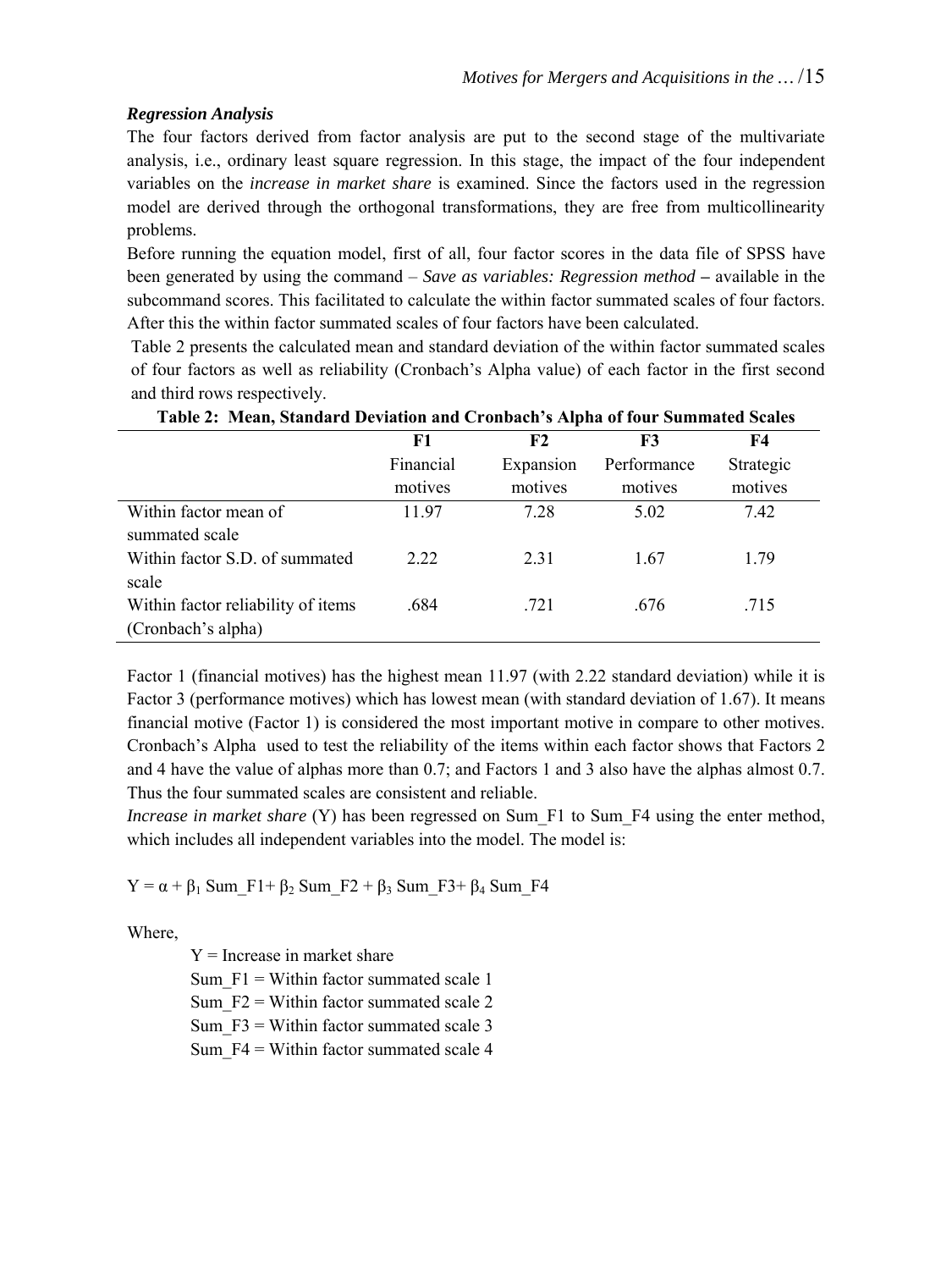The table presents regression of 'increase in market share' on four explanatory variables  $-$  (i) within factor summated scale 1, (ii) within factor summated scale 2, (iii) within factor summated scale 3, and (iv) within factor summated scale 4. Within factor summated scale 1 is the combinations of three variables – meeting the regulatory requirement of paid up capital; realize economies of scale and scope, and generation of efficiencies due to synergistic gains; which is named as financial motives. Within factor summated scale 2 is the combination of two variables – expansion through M&A rather than internal growth and entering into new markets; which is named as expansion motives. Similarly, within factor summated scale 3 is the cluster of two variables –BOD could not tolerate poor performance and initiate merger and to avail the incentives given for merger by regulatory body; which is named as performance motives. Likewise, within factor summated scale 4 combines two variables –enhancing of marketing and management capabilities and benefits of diversification; which is named as strategic motives. t-value is given in column 3 and the significant level is given in the last column.

| <b>Table 3: Regression Results</b> |                                            |          |      |  |  |  |  |
|------------------------------------|--------------------------------------------|----------|------|--|--|--|--|
| <b>Variables</b>                   | <b>Unstandardized</b><br>coefficients beta | t-value  | Sig. |  |  |  |  |
| (Constant)                         | 1.843                                      | 2.586    | .018 |  |  |  |  |
| Within factor summated scale 1     | .212                                       | 6.832    | .000 |  |  |  |  |
| Within factor summated scale 2     | .013                                       | .321     | .643 |  |  |  |  |
| Within factor summated scale 3     | $-.085$                                    | $-1.475$ | .118 |  |  |  |  |
| Within factor summated scale 4     | .066                                       | 1.207    | .174 |  |  |  |  |
| $R^2$                              | .474                                       |          |      |  |  |  |  |
| F-statistic                        | 14.725                                     |          | .000 |  |  |  |  |

Table 3 presents the results of the regression model with R-squared value of .474. The *F-*Statistic of 14.725 ( $p = 0.000$ ) is significant at 1 per cent level of significance. Altogether four independent variables were tested in the model. Out of the four variables, three variables – within factor summated scale 1, 2, and  $4 -$  show positive relations with the dependent variable, whereas one variable i.e. within factor summated scale 3 shows a negative relation with the dependent variable. Nevertheless, only one explanatory variable, i.e. within factor summated scale 1, out of the four explanatory variables, is highly significant at 1 percent level of significance. Since three specific motives of merger are clustered in this summated scale 1, it is concluded that the three most important motives for mergers of Nepalese FIs are: (i) meeting the regulatory requirement of paid up capital, (ii) realization of economies of scale and scope, and (iii) generation of efficiencies due to synergistic gains.

### **5. CONCLUSION AND SUGGESTIONS**

In the recent years, the Nepalese banking industry has seen a phenomenal consolidation through a wave of mergers. The wave is continuing. It, therefore, becomes very important to understand the motives of mergers in the Nepalese banking and financial institutions. Though the primary motive of merger and acquisition is to obtain operating synergy, there are many other motives which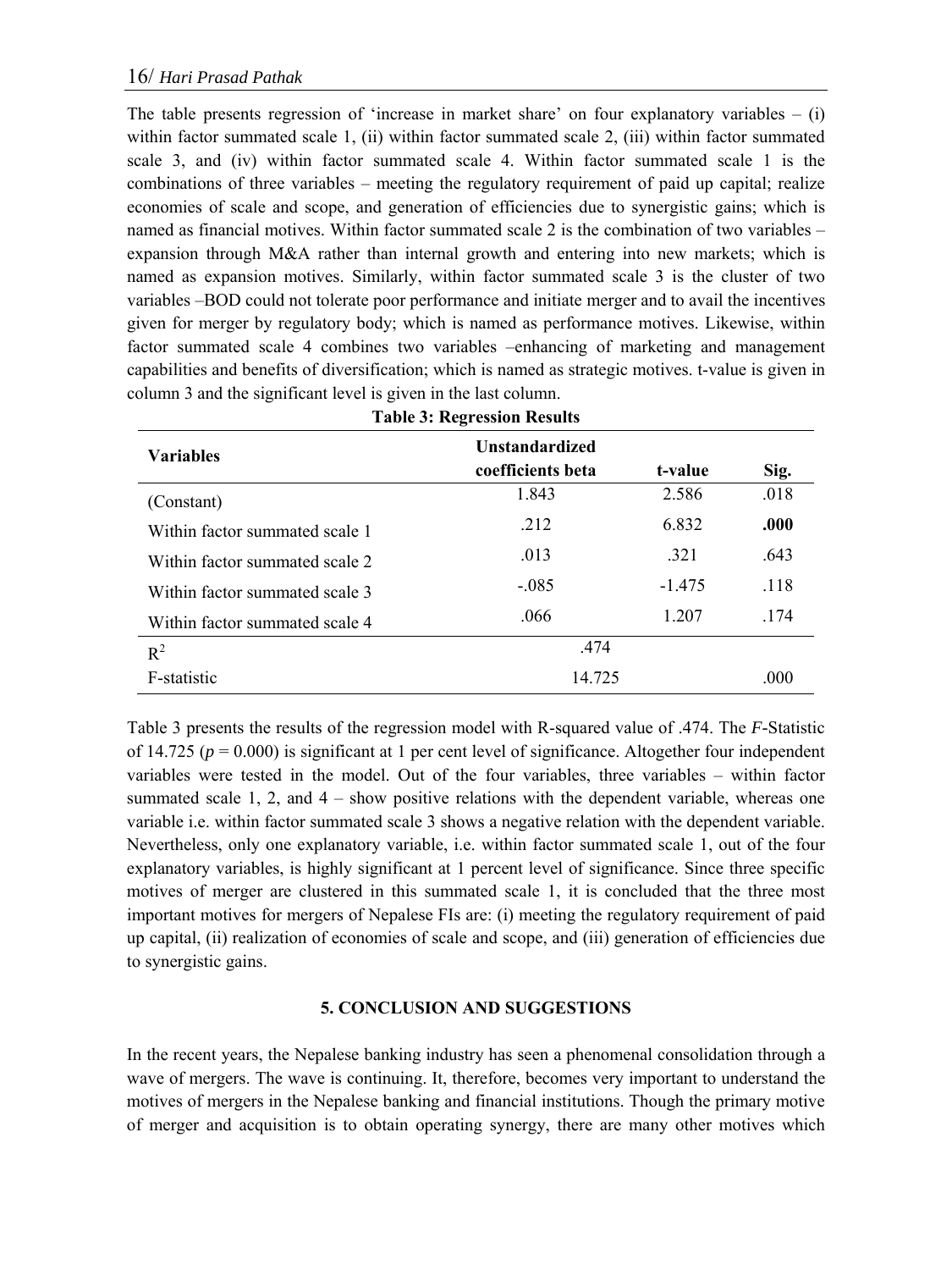equally drive mergers and acquisitions. With extensive review of related literature, this paper includes various motives of FI mergers that fit in the Nepalese context.The paper uses a two-stage multivariate procedure to identify the important factors that drive the merger of financial institutions from the viewpoint of acquirers.

The study concludes that (i) meeting the regulatory requirement of paid up capital, (ii) realization of economies of scale and scope, and (iii) generation of efficiencies due to synergistic gainsare the three most important motives for mergers. This is the first study of its kind in the Nepalese context. Therefore, the study is important to the shareholders, potential investors, economists, mutual fund companies, and the regulators in order to understand the important motives that drive mergers and acquisitionsof FIs and their implications in investment strategy and formulation of regulations for the financial sector.

Since the wave of mergers and acquisition is on-going in Nepal, further changes in terms of motives are yet to be uncovered. Further investigations using robust research designs are also warranted because many qualitative phenomena of mergers motives like agency problems, managerialism, hubris hypothesis, and market power hypothesis cannot be captured through simple methods. Further research could also be conducted to see the stock market reaction to announcement of FIs mergers and to analyze the post-merger performance of financial institutions.

#### **REFERENCES**

- Andrade, G., & Stafford, E. (2004).Investigating the economic role of mergers.*Journal of Corporate Finance,10,* 1-36.
- Banga, C., & Gupta, A. (2012).Motives for mergers and takeovers in the Indian mutual fund industry.*Vikalpa,37*(2), 32-42.
- Becher, D. A., & Campbell, T. L. (2005). Interstate banking deregulation and the changing nature of bank mergers.*Journal of Financial Research, 28*(1), 1-20.
- Bradley, M., Desai, A., & E.H. Kim.(1988). Synergistic gains from corporate acquisitions and their division between the stockholders of target and acquiring firms.*Journal of Financial Economics, 21*, 3-40.
- Bruner, R. F. (1988). The use of excess cash and debt capacity as a motive for merger.*Journal of Financial and Quantitative Analysis, 23*(2), 199-219.
- Carline, N. F., Linn, S. C., &Yadav, P. K. (2009). Operating performance changes associated with corporate mergers and the role of corporate governance. *Journal of Banking and Finance*, *33,* 1829-1841.
- Economy Watch. (17 July 2010). Merger and acquisition in banking sector. Retrieved from http://www.economywatch.com/mergers-acquisitions/international/banking-sector.html
- Field, A. P. (2005). *Reliability analysis: Discovering statistics using SPSS* (2<sup>nd</sup>ed.). London: Sage Publications.
- Gajurel, D. P., &Pradhan, R. S. (2012). Concentration and competition in Nepalese banking.*Journal of Business, Economics and Finance, 1*, 5-16.
- Jayadev, M., &Sensarma, R. (2007).Mergers and acquisitions in PSU banks: A research report submitted to the Indian Institute of Banking and Finance (IIBF), Mumbai.
- Jensen, M. C. (1986). Agency costs of free cash flow, corporate finance and takeovers. *American Economic Review*, *76*( 2), 323-329.